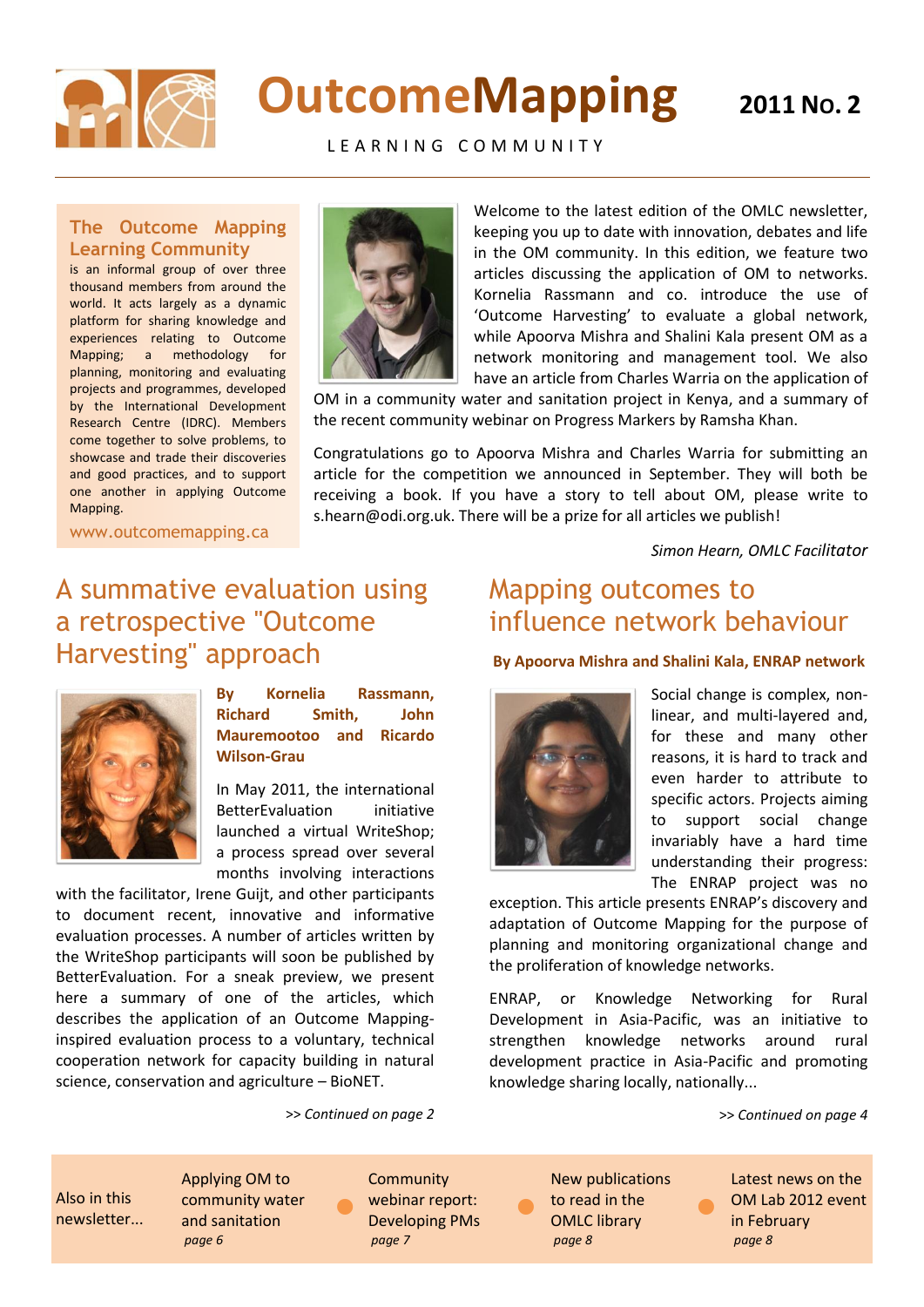### A summative evaluation using a retrospective "Outcome Harvesting" approach *(continued from page 1)*

The story of the evaluation is told through three challenges: evaluating an international, voluntary network; ensuring validation and credibility of... outcomes; and implementing a time intensive methodology in a time-deficient situation.

### **Background**

BioNET – the global network for taxonomy – promotes the application of species knowledge (taxonomy) to address the challenges in agriculture, biodiversity conservation, human and plant health in developing countries. The network was established in 1993 and, to date, comprises ten government-endorsed regional networks with institutions and 3,000 individuals in over 100 countries in Africa, Asia and Oceania, the Caribbean and Latin America. BioNET's regional and national coordinators normally undertake their BioNET tasks voluntarily. At the time of the evaluation, its UK based Global Secretariat had two staff members (Richard and an administrator) employed by its host organisation CABI and two freelancing consultants (John and Konny) supporting the Secretariat on a regular basis.

With the funding period coming to an end, BioNET's main funder commissioned an evaluation to assess the merit and worth of the results achieved by the Secretariat-led Global Programme between 2007 and 2010. The purpose of the evaluation was i) to assess the results of the current funding period; ii) to assess the potential of the international BioNET network to contribute further to the food security and biodiversity agendas and iii) to contribute to organisational learning.

### **Challenge 1 – Evaluation of an international, voluntary network**

International, voluntary networks are dynamic, evolving systems, with complex organizational forms. They have open, often loose and non-hierarchical membership structures; diverse institutional mandates; and fluctuating authorities and responsibilities flowing from and around autonomous members. Thus, accountability for what has been achieved by who is diffuse. This can impose challenges for participatory planning, implementation and monitoring, as well as for evaluation.

The BioNET evaluation applied the principles of Outcome Mapping because it specifically acknowledges the fact that it is often difficult, if not impossible, to determine the direct impact of a network in its key areas of work (here for example the *impact* the work of BioNET had on food security and biodiversity agendas) but it is possible to generate evidence and assess the

merit and worth of its *outcomes* that plausibly contribute or will contribute to the desired impact*.* In the BioNET case, the *Intentional Design* concept was introduced only in late 2010, thus there were no predetermined *Outcome Challenges* or outcomes monitored in the *Outcome Journal*. The lead evaluator (Ricardo) therefore proposed an "Outcome Harvesting" (OH) approach he has developed with co-evaluators since 2003 (see evaluation of Oxfam Novib, Wilson-Grau et al. 2010**:** <http://bit.ly/vWNLxK> and the BioNET Global Programme evaluation, Wilson-Grau et al. 2011: <http://bit.ly/srPuQg>). The method enabled Ricardo and his two co-evaluators (plant and environmental scientists), to extract about 200 BioNET outcomes from written material and through communication with network members and map these against outcomes explicitly or implicitly pre-defined in the BioNET programme's log-frame and business plan.

The OH approach applies a similar concept of social change as Outcome Mapping, but applies it to a broader set of actors rather than confining it to "boundary partners" within the subject's sphere of influence. OH defines outcomes as

The BioNET evaluation applied the principles of Outcome Mapping because it specifically acknowledges the fact that it is often difficult, if not impossible, to determine the direct impact of a network

"*observable changes in the behaviour, relationships, activities, actions, policies and practices of individuals, groups, organizations or institutions that were influenced in a small or large way, directly or indirectly, intentionally or not by the network actors*". Thus, the BioNET evaluation also considered outcomes concerning changes of social actors external to the network's sphere of influence, who it did not interact with directly or intentionally.

Although the BioNET Global Programme was planned and implemented using a log frame approach and many of the intended users of the evaluation did not have much experience with OM, the approach proved to be a successful way to assess BioNET's contribution as a network to concrete, specific outcomes. Furthermore, by not following a conventional evaluation of what was achieved against what was planned, unforeseen (positive and negative) outcomes were recorded that otherwise would easily have been overlooked.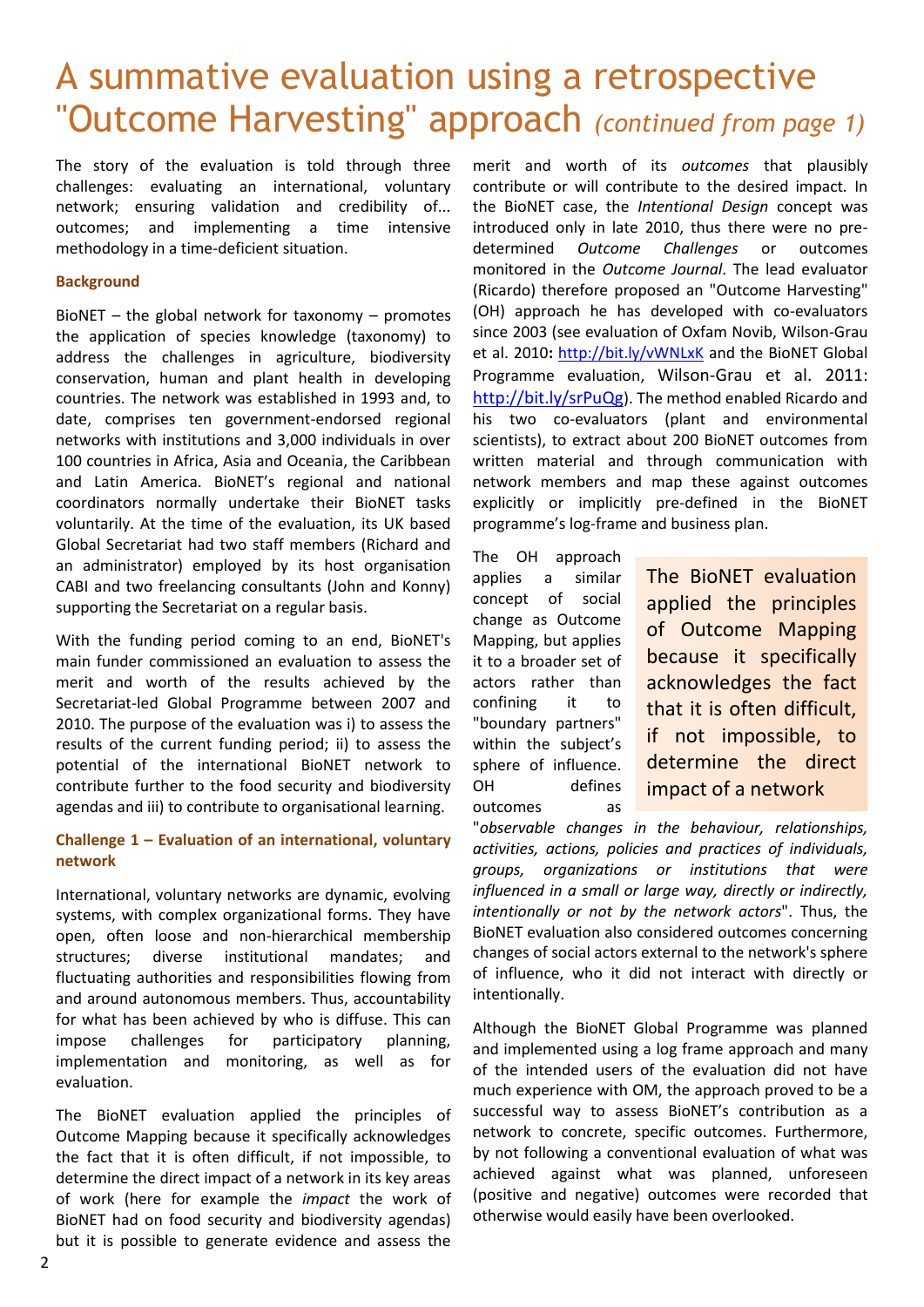#### **Challenge 2 – Validation and credibility of outcomes**

Most of the sources for the outcomes that informed the evaluation were internal to BioNET. To ensure that the information was still acceptable for use by the primary intended users of the evaluation, the evaluation design was developed in consultation with the BioNET Secretariat and approved by the BioNET Board and the main funder, and clearly specified a validation process.

Two types of 'verification' activities helped to ensure the validity of the outcomes. Firstly, there were several iterations of reciprocal reviewing of the data by the evaluators and the various network actors, where the outcome statements were scrutinized for a plausible rationale between what was reported as achieved and the reported contribution of BioNET. Secondly, the evaluators undertook independent verification of a number of outcomes through interviews with internal or external sources, to see whether there were any contradictions and the outcomes can be considered

The intensive Outcome Harvesting process promoted a high level of self-reflection and creativity in summarising the social changes

valid as formulated.

To further 'substantiate' the findings, the evaluators selected a sub-set of ten

outcomes that represented the four priority areas of BioNET's work and whose substance and veracity they considered especially relevant to the evaluation questions. They asked the authors of these short outcome statements to write a fuller formulation, including also a paragraph on the significance of the outcome to achieving BioNET's objectives. Each of the ten 'full blown' outcome statements was sent to up to three 'substantiators', i.e. independent informants who were familiar with the outcome and - where possible external to BioNET. The outcomes were substantiated on average by 1.7 external parties each. The 'substantiation' process gave the evaluation itself more weight, as the independent substantiators' public record of their agreement or disagreement with the outcomes provided an additional dimension of credibility. In addition, it had a process use: the exercise served as a promotional element for the network that strengthened linkages to some of the external partners who were invited to participate in the evaluation process.

### **Challenge 3 – Fighting time constraints**

The first-time use of a participatory OM-derived evaluation methodology in BioNET demanded days of time from the Global Secretariat, who gave input to the evaluation design, engaged regional coordinators in the evaluation and above all drafted, reviewed, verified and classified outcome statements. For their part, the regional coordinators, who serve BioNET in a voluntary capacity, invested hours of time to draft and review outcome statements from their respective regional networks. In addition, the evaluators were on a very tight time schedule to complete the project within three months.

Without any baseline data from previous OM-type monitoring, the Secretariat's understanding of the network was crucial to adapt the OM-derived evaluation approach, help identify the key social actors BioNET had influenced, and facilitate the evaluators' engagement and interaction with them. Highly beneficial also was the pre-existing knowledge of OM concepts of three Secretariat staff members gained through reading, an introductory training workshop at ODI and through preliminary testing of OM concepts in the network supported by Ricardo in a mentoring capacity. The high level of engagement of network members and substantiators further determined the success of the evaluation.

#### **Conclusions**

The Outcome Harvesting evaluation approach proved to be a very successful way to deal with the complex PM&E challenges the network faces and sufficiently flexible to be adapted to the specific needs of the BioNET Global Programme. Furthermore, the approach had a strong positive effect encouraging learning at different levels and amongst different groups of BioNET's stakeholders. The intensive Outcome Harvesting process promoted a high level of self-reflection and creativity in summarising the social changes that had been influenced in a diversity of social actors. It resulted in increased engagement and a better understanding of BioNET's mission and achievements among network members participating in the evaluation, and helped to familiarise network actors with the concept of 'contribution' rather than 'attribution' that is at the heart of OM. This will be helpful when using OM in the future regional and global strategic planning processes and for further improving the PM&E system in the next phase of BioNET. The experience gained thus should have lasting benefits as it has contributed significant insights that are now shaping BioNET's approach to planning and monitoring. Last but not least, the outcomes harvested provided a rich resource of succinct 'achievement statements' to use for promotional purposes.

Kornelia Rassmann was Global Programme Officer, BioNET Global Secretariat, Richard Smith was the Director of the BioNET Global Secretariat, John Mauremootoo was Regional Programme Officer, BioNET Global Secretariat and Ricardo Wilson-Grau was the lead evaluator. This article is a summary of a forthcoming article to be published by BetterEvaluation: [www.betterevaluation.org.](http://www.betterevaluation.org/)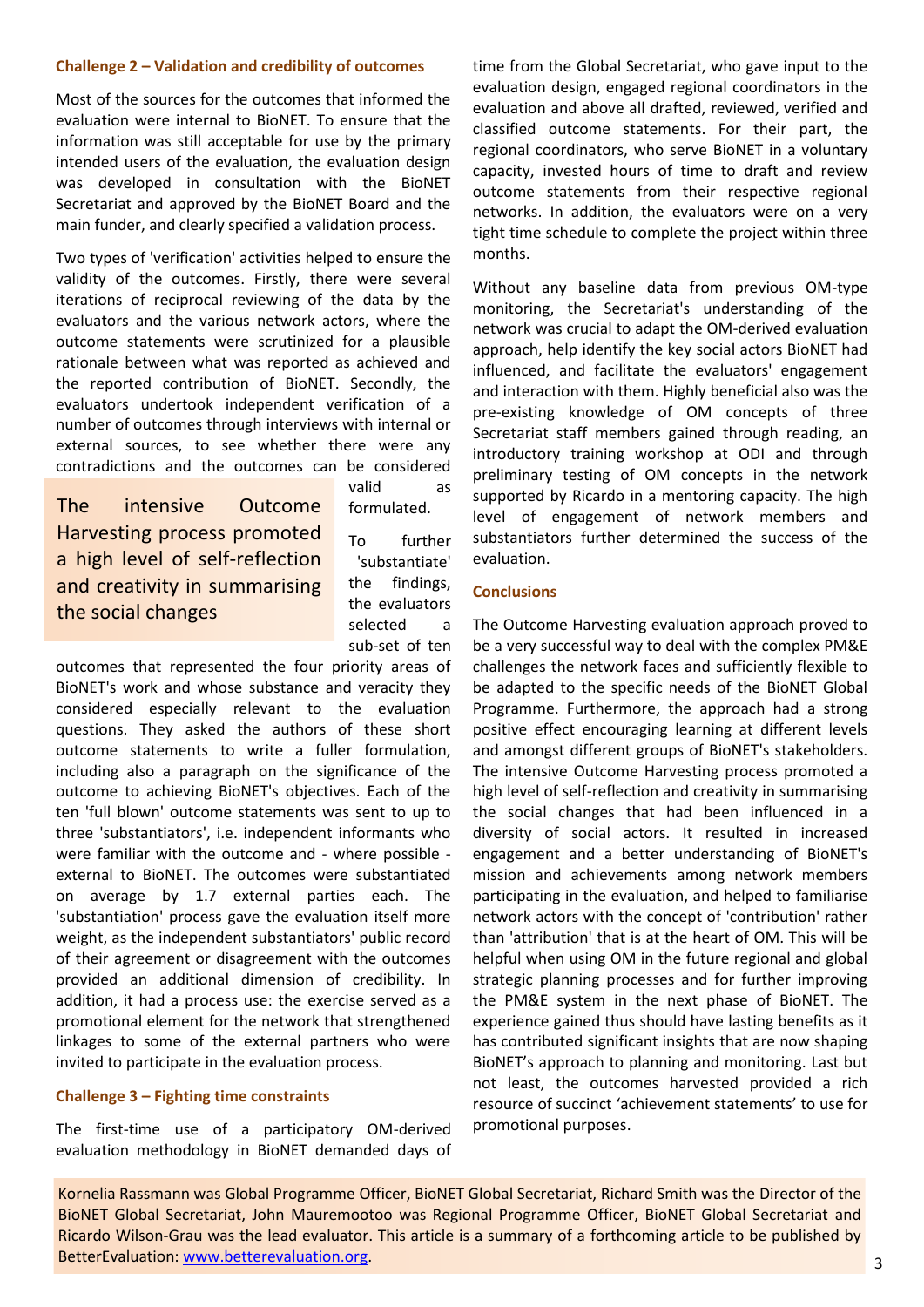### Mapping outcomes to influence network behaviour *(continued from page 1)*

...and regionally to influence poverty reduction. With funding from the International Fund for Agricultural Development (IFAD) and Canada's International Development Research Centre (IDRC), the initiative, which ended in March 2011, was designed in three cycles of three years, each with funding of between \$1 million and \$3 million, to support IFAD's \$500 million investment portfolio in the Asia-Pacific region. The members of the network included field workers and managers working in IFAD funded projects; their partner organizations and IFAD staff stationed in country and at the head office in Rome.

ENRAP had potential to be highly beneficial in this context; where the desire for cross-project learning was great but opportunities to do so were few and far between. The project, however, needed to track the progress of the network expansion as well as learn in the process about what works and what doesn't to inform networking strategy. Outcome Mapping was one learning tool that was adopted and found to be particularly useful in clarifying intent, planning, monitoring and building consensus on key issues.

#### **Discovering Outcome Mapping**

At the end of the first three year cycle, the network was already beginning to phase out: While the idea of knowledge sharing and networking had been introduced to 15 projects and their partners, most of the projects ended and the connections that were built ended with them. This phenomenon emphasized the importance of supporting adequate behavioural change amongst their members during the life of the project so that the networks don't just collapse when project funding finishes. However, the traditional tools of M&E used in the first phase did not help to unravel if and what had changed in networking behaviour of those who had participated, therefore it was agreed that mapping the journey in terms of behaviour change was going to be critical for a realistic assessment of the project and its effectiveness.

Moreover, ENRAP was a small player in relation to IFAD's overall investment and was institutionally external to the system it was designed to support; and yet it was ambitious in its attempt to influence change across a wide spectrum of actors. It was clear that it could only hope for creating conditions towards sustainability but probably not fully sustainable networks by the end of its three-year life. In the light of this, ENRAP first experimented with OM in its second phase, adopting the Progress Marker tool to clarify the behaviours it was trying to influence and to track these.

In the third and final phase, the ENRAP network planned to cover the full IFAD portfolio in Asia-Pacific with over 55 IFAD projects and their partners. These projects had various stakeholders from field workers; project directors to country programme staff and managers in Rome. In addition the network had now a mix of new and old members with different levels of interest and inclination to participate in the network. This meant that there was diversity of stakeholders and each had their separate sphere of influence, incentives and understanding and were all interconnected.

Further, changes at IFAD particularly relating to its corporate outlook on knowledge management (KM) and operational monitoring mechanisms significantly altered the environment in which ENRAP was functioning: In 2005 IFAD decided that it would monitor its projects itself, a function that had been outsourced till then; and an increasing emphasis on knowledge led to release of IFAD's KM strategy in 2007.

All this made for increasing complexity in ENRAP's third phase. With this and the experience of using Progress Markers in the second phase, the opportunity was right to use OM in a more expanded fashion. It was used to clarify intent through vision and mission statements; define boundary partners; associated outcome challenges; and progress markers. In this way it was used to learn from and track project progress. It was also used to generate information for log frame indicators, which was still a requirement for IFAD funded projects.



Network members became more aware of their role and influence within the network as they gained confidence in sharing and learning from each other. The photo shows project staff responsible for gender mainstreaming in India and Maldives in a network mapping exercise.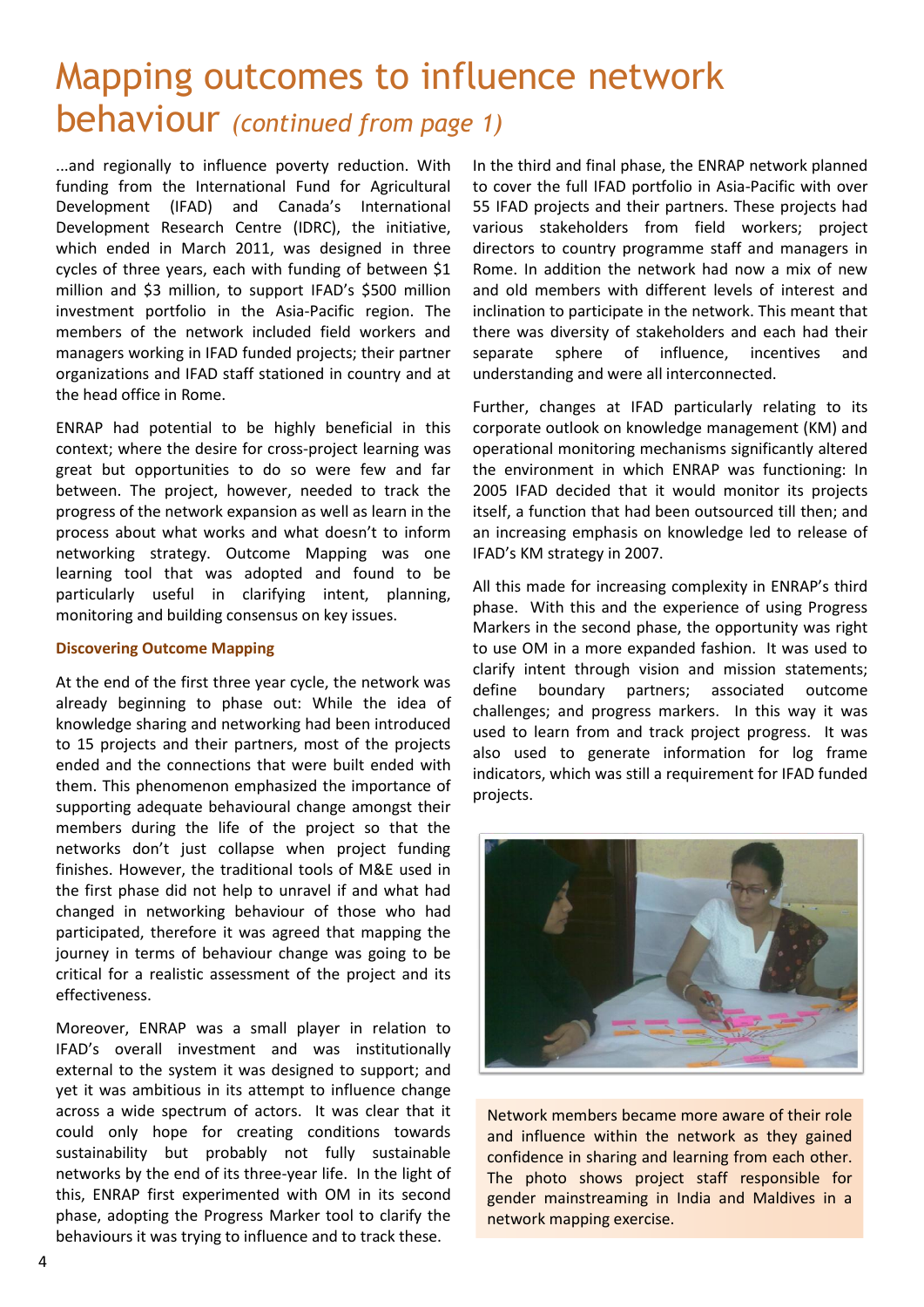#### **Adapting Outcome Mapping to ENRAP needs**

During its second phase ENRAP was working directly with forty or so IFAD projects across eight countries in the region. This presented a huge number of boundary partners which couldn't be mapped individually with the resources available.

To get around this problem, the forty IFAD projects were grouped together as one boundary partner, and one set of general progress markers was defined. The ENRAP management team crafted these and comments were sought over email from the IFAD projects. Expectedly, there was very little feedback as network building had only just started. However, enthusiasm progressively improved throughout phase two and a higher and richer number of responses were received.

In the third phase, IFAD and IDRC colleagues responsible for supervision and coordination collectively defined the vision, mission, boundary partners, outcome challenges and progress markers. There was higher level of clarity and conviction in the use of OM.

The OM approach was adapted by collectively framing the vision and progress markers for each boundary partner. This level of clarity helped in setting up a pathway for achieving outcomes set out in the project log frame and thus provided a more practical tool for reference.

By this time IFAD had its offices established in several countries in the region and these became the main boundary partners for ENRAP. There were eighteen in total though with similar responsibilities and were clubbed as one boundary partner called Country Focal Points (CFPs). Other boundary partners were also grouped – IFAD project units; government partners; and Country Programme Managers (CPMs) of IFAD based in Rome and responsible for all IFAD country activities. The discussion on the latter was contentious, since this was part of the donor and ENRAP had no activities and funds to influence them. A year later there was consensus that this group should be treated as strategic partner and not boundary partner.

#### **What we learnt from the OM experience**

OM was a particularly useful tool for ENRAP, and worth all the effort to use it in parallel with log frame. In particular it helped with:

**1) Mapping the journey and assessing contribution**: ENRAP was a small, external player aiming to change the way an organization operates (in this case managing knowledge). OM was extremely effective in positioning ENRAP and clarifying its possible influence on this process. By using OM, it became possible to map the project's early progress and, over 4-5 years, the contribution it made to the change in networking behaviour, as well as the success of the network itself (as demonstrated in the network diagram above).

**2) Continuous learning:** OM offered the opportunity to track and explain progressive behaviour changes in different network member groups. It was particularly relevant for collectively validating perceptions of these changes, and its iterative process enabled the project team to tell the ENRAP story in a more nuanced way. OM served as a way to consult with network members on the direction of networking activities, generating robust experiential knowledge for effective project management. The adaptable and participative nature of the intentional design helped to build learning throughout the project cycle and validate changes taking place.

**3) Tuning project strategy**: After the first year of monitoring, it became clear which of the boundary partners the project could exercise more influence on to achieve wider network behaviour change; which helped refine the project focus. Similarly, it also helped sustainability discussions as it became clear that the parts of the network where members had integrated OM into their project management were more dynamic than others.

There were **challenges** also. The size and scope of ENRAP, and the large number of partners spread across a wide geography, didn't make it easy to apply OM. But OM's conceptual flexibility allowed for use in parts and in ways which were practical yet insightful. It was time consuming to ensure that the intentional design was continuously updated and getting feedback from the network members was not always easy as they also faced time constraints. However, the real challenge lay in reaching a common understanding with IFAD on the use of the methodology. It was not so easily understood as other existing methods, such as log frames.

#### **Conclusions**

Using Outcome Mapping as a planning, monitoring and learning tool within the ENRAP project was essential to its ability to demonstrate progress and to be effective, even when using only parts of the methodology in the most practical way. It provided a basis for validating perceptions as well as directing strategic decisions, which strengthened project effectiveness. It's adaptable and iterative process provided a mechanism to learn continuously and allowed for changes needed. Though it was more time and resource intensive than filling the log frame, the process of collectively arriving at the intentional design, reviewing and updating it, ensured that the story of ENRAP and the change it contributed to was as credible as it was participative and accountable to the many stakeholders. Furthermore, it gave a more detailed understanding of the journey of this change for future institutional learning.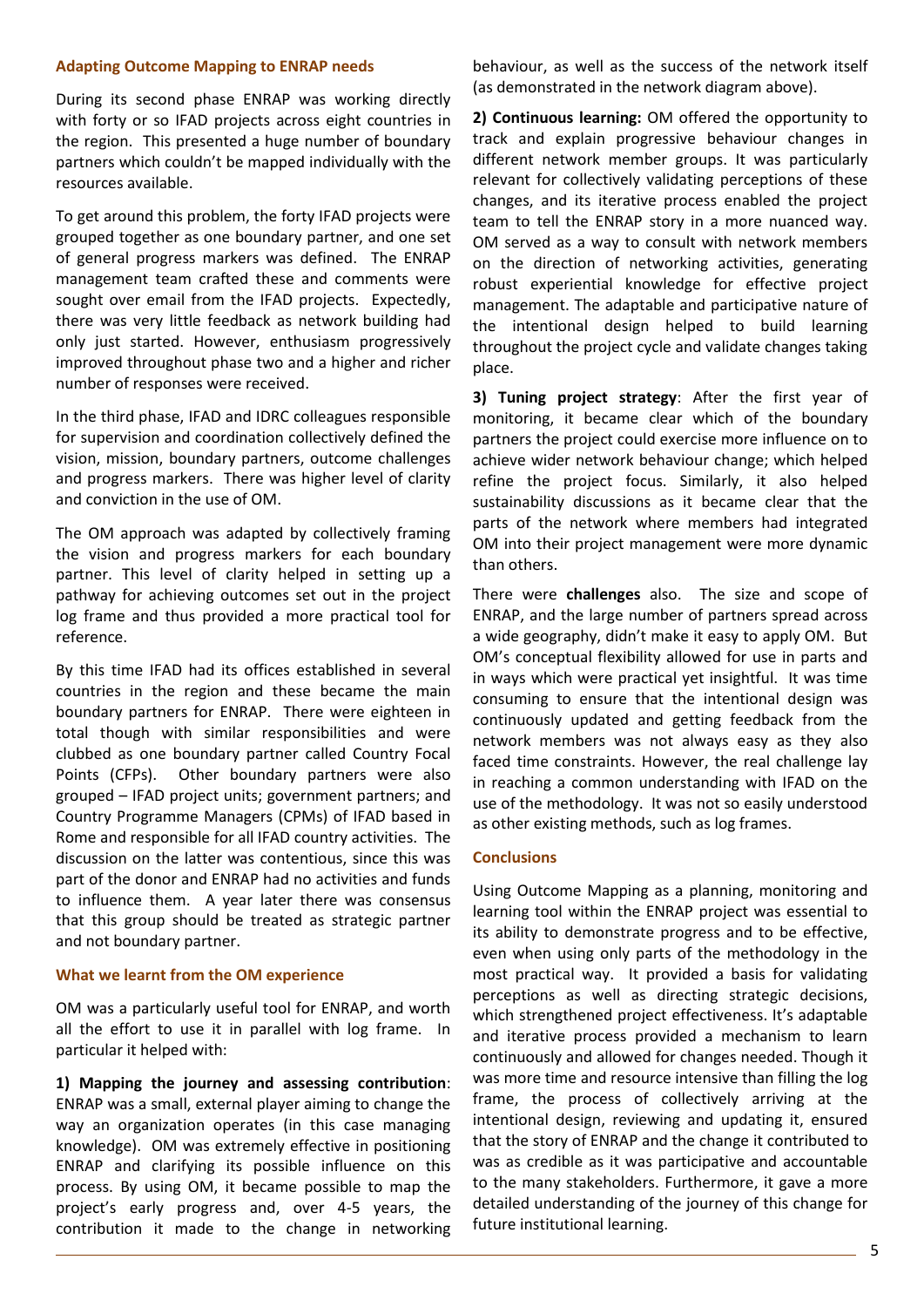### Drinking their way to better health

**A case of community-based water entrepreneurs adapting outcome mapping to create access to safe drinking water in central Kenya**



#### **By Charles Warria**

For many years, the people of Mwea village in Gatundu North district, Central Kenya, walked long distances to their only source of water, river Kariminu, to access the precious commodity.

Margaret Wambui, a 27 year-old mother of four has lived in Mwea all her life. She washes the family linen in the river oblivious of the contamination that takes place in the river. "It's too tiring to get out of the river to pour the dirty water farther away; besides, everyone pours it in the river," she explained, pointing to a group of women washing their clothes in the water. She continues, "Many people complain of stomach pains, diarrhoea, amoeba and malaria. We have been informed by health officials to boil drinking water or treat it to prevent these diseases but many people do not do it as firewood and chemicals are expensive."

In August 2009, a group of non-profit organizations conducted assessments jointly with the local community on the feasibility of a project that will make clean and purified water accessible and affordable to all the villagers. The idea of the Safe Water Kiosk was born.

The project brings together a group of five non-government organizations

(Safe Water Network from USA, International Institute of Rural Reconstruction, PureFlow, Sterling Micro and HOPE Worldwide Kenya) and a number of community Smallholder Entrepreneurs to improve the health of communities through provision of safe drinking water using sustainable low cost water purification systems.

Guided by the desire to reduce the prevalence of waterborne diseases, the long distances to fetch water and the high costs of treating water-borne diseases, the consortium embarked on an Outcome Mapping approach that focused on influencing behaviour change among the local actors and community members. While the NGOs focused on capacity building and technical and financial support, the local Smallholder Entrepreneurs organised the construction of water kiosks and pumped, purified, packaged and vended the water to local residents at subsidized and affordable costs.

The NGOs were guided by a joint strategy map that combined expertise and resource allocation, consequently blending the rich contributions from five different technical organizations into one package of intricately coordinated support for the local Smallholder entrepreneurs.

The Smallholder Entrepreneurs were guided by a jointly developed outcome challenge and progress markers that described expected and desired progress in achieving the envisioned ultimate change for the local people.

Within a period of less than six months, tremendous changes and achievement of progress markers have been realized. The Smallholder Entrepreneurs donated land, constructed kiosks, mobilized community members to dig trenches for pumping water from the river and acquired water purification equipment. The result was clean and purified water available to every community member at affordable costs of less than 10 US cents for 20 litres.

What was only a dream has become a reality for the 6500 residents of Mwea village. With the newly constructed safe water kiosk, the residents of Mwea

> now have access to safe drinking water and singing their way to the bank with savings from health expenses.

> Rachel Muiruri, a villager of Mwea says. "We are grateful that the initiative is relieving our burden. We are very happy." The installation of the kiosk has been a bold step in the journey to empowerment and better health, especially for women of the Mwea

village in Gatundu district.

But the kiosks are not the only positive outcome from this project, the process itself has also brought about change for the better: The project introduced a new school of thinking among the rural communities on monitoring progress from a behavioural observation level. They learnt that results come out of changed positive behaviour, when people begins to do things that they were previously not doing, or change certain behaviours that they were not doing right.

The adaptation of Outcome Mapping was a little slow at the beginning, with people getting used to new concepts like progress markers and outcome challenges. But eventually the stakeholders got used to it and they began to monitor the progress markers of the other stakeholder and vice versa.

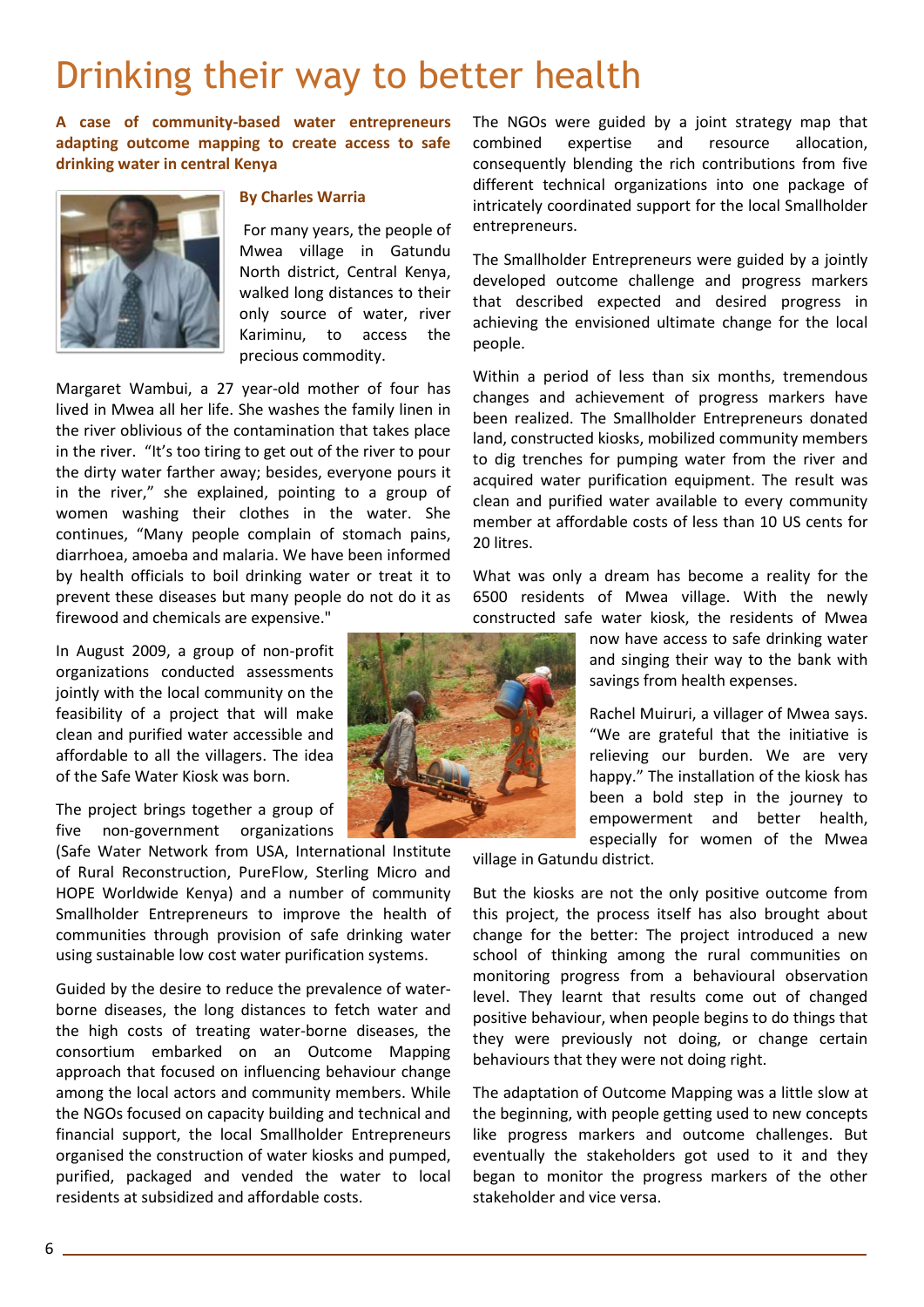### Community webinar report: A Complimentary Approach to Developing Progress Markers



### **By Ramsha Khan, ODI Intern**

In 2009 and 2010, Julius Nyangaga and Heidi Schaeffer conducted a research study to investigate the use of progress markers, a tool in Outcome Mapping, and to identify patterns in the behaviour changes captured in them. In an OMLC

webinar in October 2011 (attended by over 70 members), Julius and Heidi presented the results of their research and offered a number of recommendations for people developing progress makers. This report presents a summary of the webinar.

The webinar opened with a presentation by Julius and Heidi. By way of introduction they offered definitions for the various terms they are using and provided some background on the context of the study: Their study aimed to show that planned transformation in boundary partners, as described by progress markers, follows a predictable pattern, independent of the expect to see, like to see and love to see classification.

Julius and Heidi then went on to describe the research process. Through an open call, they received 32 sets of progress markers from 13 projects to include in their research. Analysis of the progress markers demonstrated a clear categorisation into three types of practice-oriented outcomes. These stages of change, called P1, P2 and P3 (with P standing for practice), were identified using the metaphor of a journey.

P1 describes how Boundary Partners develop an understanding of their roles and the project goals, deemed as the preparation level for the journey. Outcomes categorised in P1 are useful when introducing the project intentions to stakeholders, especially in the cases where the latter are passive towards the project objectives.

P2 is about greater engagement in project activities and the promotion of the vision to other actors, and conceptualised as the beginning of the journey.

P3 is the final level, where the boundary partners assume ownership of the transformation, the owned journey continues and they take leadership. These are for those boundary partners that are so aligned with the project's vision they can support institutionalisation of planned stages.

The PMs developed for any one BP will depend on the stage of project implementation and the alignment status of a particular BP to a program's vision and

mission. Thus they strongly depend on context and the stage being addressed in the process. P1 aims to inform BPs; outcomes achieved at this level can be very significant. In the P2 stage, the BPs are already aligned to the transformation and getting the project going. The P3 stage is for those BP who will support the desired change for a long time beyond the project. It was mentioned that **these are not necessarily time bound**, and can be used for internal change within institutions as well.

When comparing these levels with the 'expect to see', 'like to see', and 'love to see' progression, the latter are usually developed all together as a set, in the beginning of the project. These then can be categorised into the P1/P2/P3 levels, which can then comprise of just P1, P3 or P2, or combined together, depending on the BPs – as in the diagram below.



Jan Van Ongevalle, a veteran OM user and steward of the OM community, was invited to make some comments. He noted that this approach provided a deeper understanding, and found the real examples in the research (which can be found on the OMLC website) very useful. He had seen some of the outcomes in his previous experiences, such as the P3 level of ownership to change. However he cautioned against the idea of these levels being linear, and stated that the nonlinearity of the P1/P2/P3 approach was helpful. Many progress markers of some BPs often focus on action rather than knowledge acquisition in 'expect to see', so it would be useful to see the frameworks in flexible ways, as they will be strongly determined by the complexity of the program.

*A full recording of the webinar can be found in the OMLC resource library.*